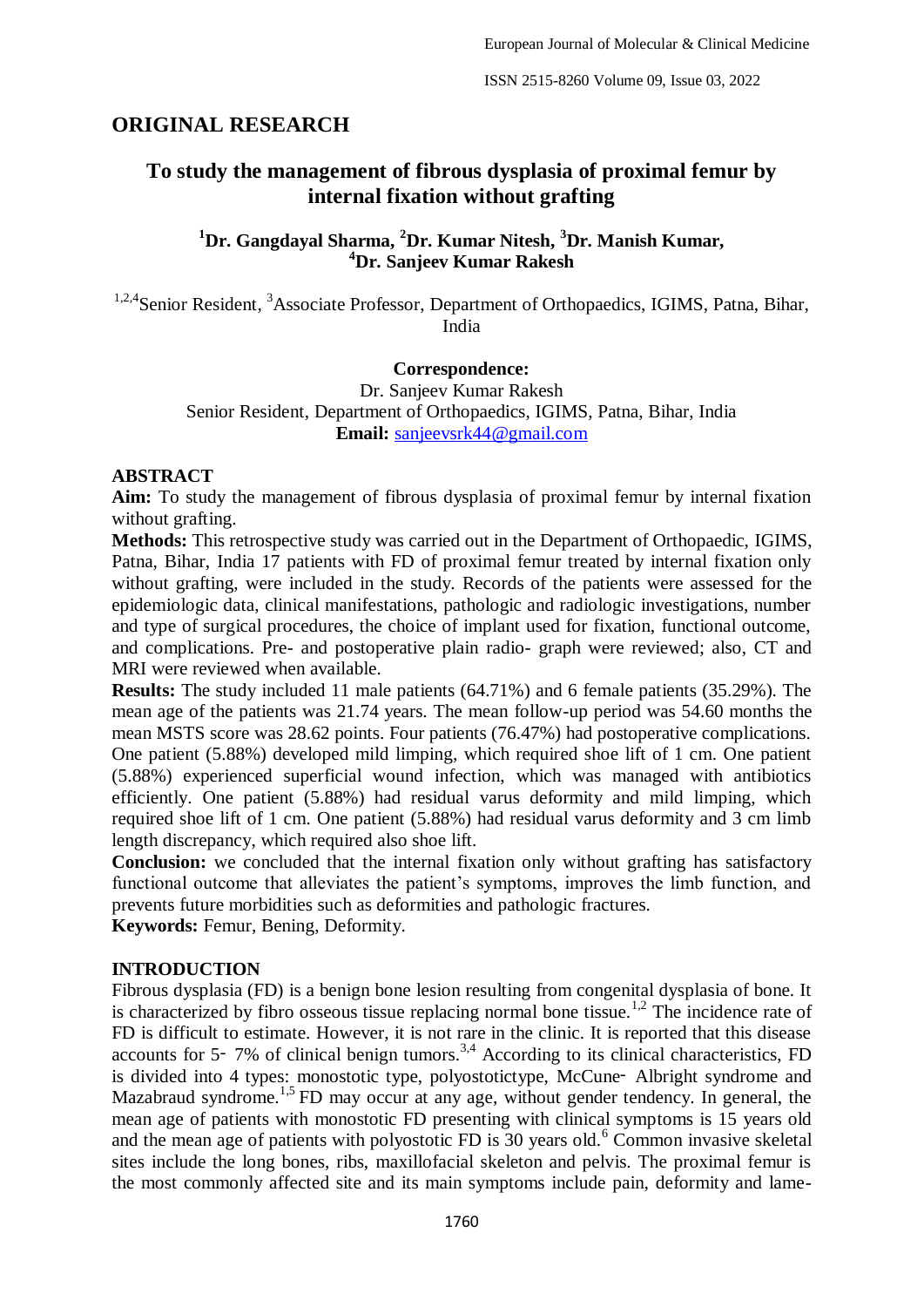ness which seriously influence the functioning of affected limbs.<sup>6</sup> Fibrous dysplasia (FD) is a condition characterized by the presence of fibro-osseous tissue in the bone leading to widening and thinning of its cortex. Fibrous dysplasia has a wide clinical spectrum, with substantial variation between patients in terms of orthopaedic manifestations, including the number of fractures and the degree of deformity.<sup>7</sup> Fibrous dysplasia of the femoral neck is difficult to treat due to the varied presentations like pain, pathological fractures, severe deformity, and high chances of recurrence.<sup>8</sup> According to its clinical characteristics, FD is divided into 4 types: monostotic type, polyostotic type, McCune-Albright syndrome and Mazabraud syndrome.<sup>9</sup> Common invasive skeletal sites include the long bones, ribs, maxillofacial skeleton and pelvis. The proximal femur is the most commonly affected site and its main symptoms include pain, deformity and lameness which seriously influence the functioning of affected limbs.<sup>10</sup>

### **MATERIAL AND METHODS**

This retrospective study was carried out in the Department of Orthopaedic, IGIMS, Patna, Bihar, India from August 2019 to July 2020, after taking the approval of the protocol review committee and institutional ethics committee. 17 patients with FD of proximal femur treated by internal fixation only without grafting, were included in the study. Records of the patients were assessed for the epidemiologic data, clinical manifestations, pathologic and radiologic investigations, number and type of surgical procedures, the choice of implant used for fixation, functional outcome, and complications. Pre- and postoperative plain radio- graph were reviewed; also, CT and MRI were reviewed when available.

### **METHODOLOGY**

After treating the patients with FD by internal fixation only, they were followed up through clinical and radiologic evaluation, at 1.5, 3, 6, 12, and 18 months postoperatively. Postoperative complications were recorded. The Musculoskeletal Tumor Society (MSTS) score12 was used for the evaluation of functional outcomes.

## **RESULTS**

The study included 11 male patients (64.71%) and 6 female patients (35.29%). The mean age of the patients was 21.74 years. 2 patients had a monostotic FD and 15 patients had a polyostotic disease. 1 patient had previous curettage and non- vascularized fibular grafting else- where and complicated with graft resorption. 8 patients (47.06%) presented with hip pain, two patients (11.76%) presented with limping, three patients (17.65%) presented with hip pain and limping, two patients (11.76%) presented with pathologic fractures, and two patients (11.76%) presented with shepherd's crook deformity (Table 2). Of the 17 patients, 2 patients (10.53%) underwent core biopsy for confirming diagnosis. All the 17 patients with manifesting FD underwent internal fixation only without grafting. The choice of implant used for fixation depended on the location of the lesion and the bone quality. Fixation by intramedullary (IM) nail was done in three patients (17.65%), dynamic hip screw (DHS) in nine patients (52.94%), cannulated screws in three patients (17.65%), broad dynamic compression plate (DCP) in one patient (5.88%), and narrow DCP in one patient (5.88%). Valgus osteotomy was done in two patients (11.76%) with shepherd's crook deformity.

#### **Table 1 Gender and age of the patients**

| <b>Gender</b> | <b>Number</b> | Percentage |
|---------------|---------------|------------|
| Male          |               | 64.71      |
| Female        |               | 35.29      |
| Age           |               |            |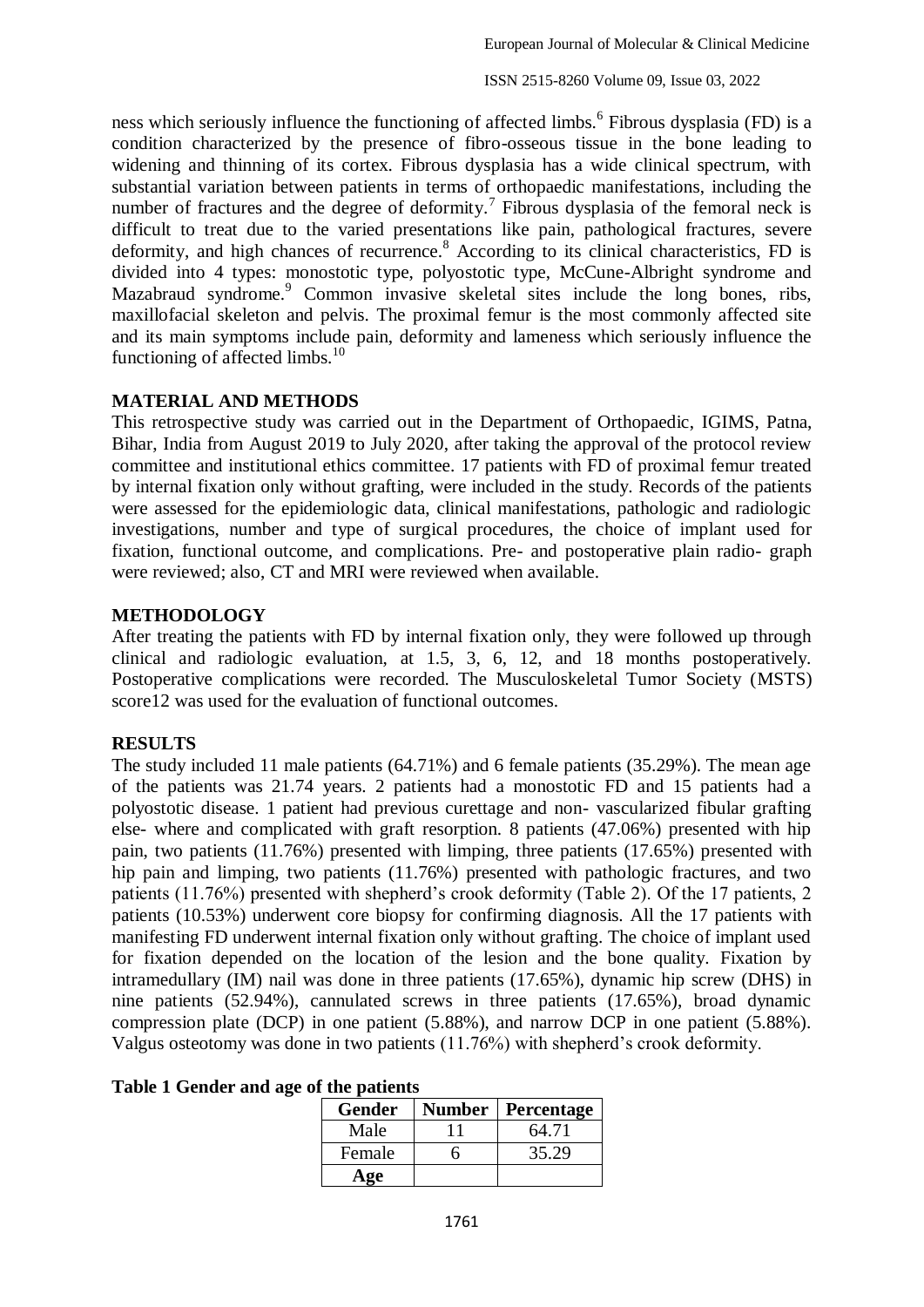ISSN 2515-8260 Volume 09, Issue 03, 2022

| Below 15 |     | 11.76 |
|----------|-----|-------|
| 15-30    |     | 29.41 |
| Above 30 | τΩ. | 58.82 |

## **Table 2.Types of FD**

|                | <b>Number</b> | <b>Percentage</b> |
|----------------|---------------|-------------------|
| Monostotic FD  |               | 11.76             |
| Polyostotic FD |               | 38.23             |
|                |               |                   |

## **Table 3.**

|                            | <b>Number</b> | Percentage |
|----------------------------|---------------|------------|
| Hip pain,                  |               | 47.06      |
| Limping                    |               | 11.76      |
| Hip pain and limping       |               | 17.65      |
| Pathologic fractures       |               | 11.76      |
| Shepherd's crook deformity |               | 11.76      |

### **Table 4. Types of implants**

|                                 | <b>Number</b> | Percentage |
|---------------------------------|---------------|------------|
| Fixation by intramedullary      |               | 17.65      |
| $(IM)$ nail                     |               |            |
| dynamic hip screw (DHS)         | 9             | 52.94      |
| cannulated                      | 3             | 17.65      |
| screws                          |               |            |
| broad dynamic compression plate |               | 5.88       |
| (DCP)                           |               |            |
| narrow DCP                      |               | 5.88       |
| Valgus osteotomy                |               | 5.88       |

#### **Table 5. MSTS score**

|                  | mean         |
|------------------|--------------|
| MSTS score       | 28.62        |
| follow-up period | 54.60 months |

#### **Table 6. complications**

| Postoperative complications                               |  | 76.47 |
|-----------------------------------------------------------|--|-------|
| Developed mild limping                                    |  | 5.88  |
| <b>Experienced</b> superficial                            |  | 5.88  |
| wound infection                                           |  |       |
| Residual varus deformity and mild limping                 |  | 5.88  |
| Residual varus deformity and 3 cm limb length discrepancy |  | 5.88  |

## **FUNCTIONAL OUTCOME**

The mean follow-up period was 54.60 months. The mean MSTS score was 28.62 points. With the exclusion of the one patient with shepherd's crook deformity, who underwent valgus osteotomy and internal fixation, the mean MSTS score of the remaining 17 patients would be 28.41.

#### **COMPLICATIONS**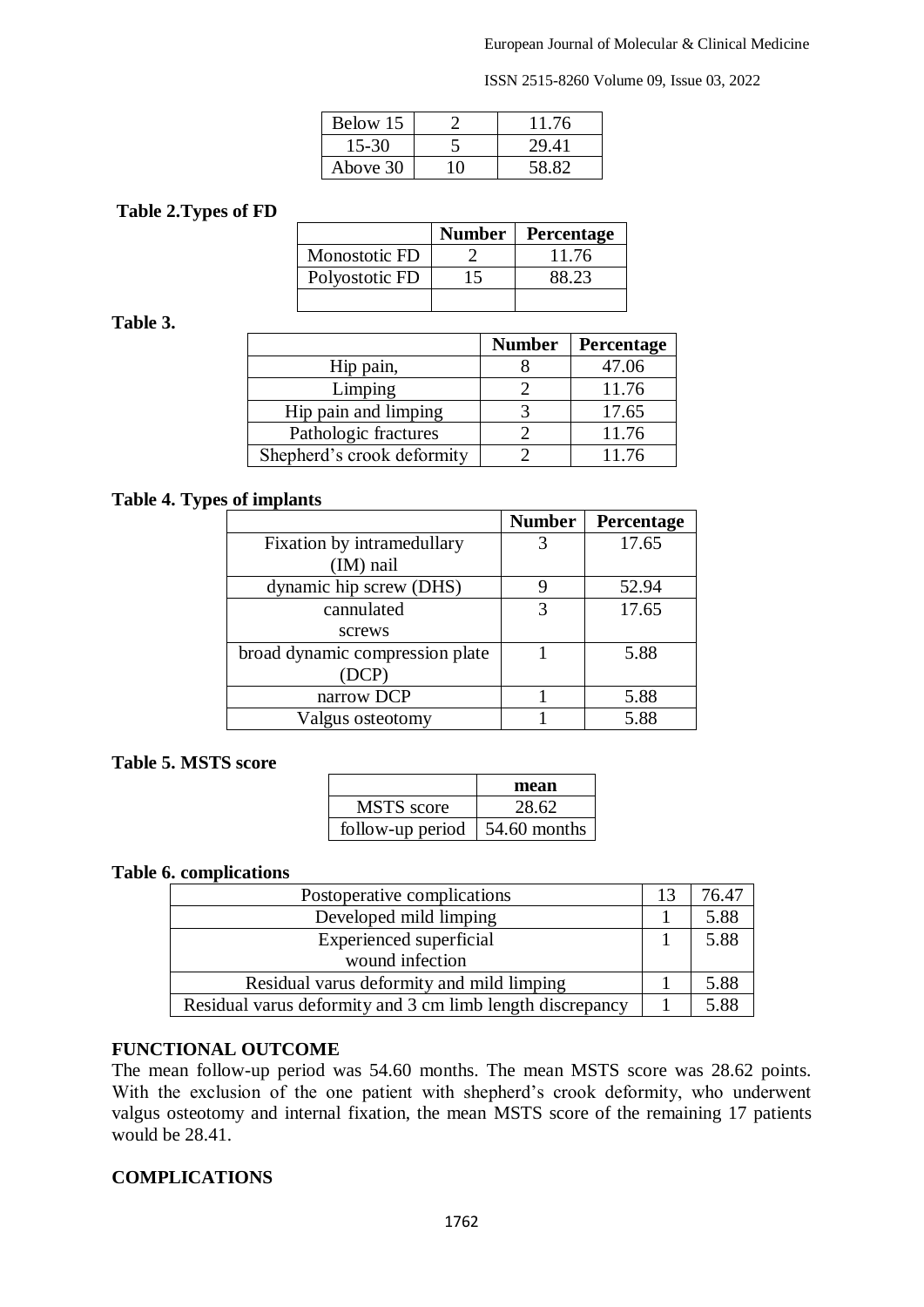Four patients (76.47%) had postoperative complications. One patient (5.88%) developed mild limping, which required shoe lift of 1 cm. One patient (5.88%) experienced superficial wound infection, which was managed with antibiotics efficiently. One patient (5.88%) had residual varus deformity and mild limping, which required shoe lift of 1 cm. One patient (5.88%) had residual varus deformity and 3 cm limb length discrepancy, which required also shoe lift.

#### **DISCUSSION**

The development of FD lesions occurs at all stages of the bone formation and growth process, and is most likely to occur in the proximal femur. The treatment of foci at this site is more difficult. Body weight and mechanical stretching of muscle may cause stress and weaken bones, easily leading to fractures and deformity. In addition, repeated fractures may exacerbate the deformity. Among patients with multiple FD, a long bone usually fractures due to stress and thus bends to form a shep- herd's crook deformity.<sup>11,12</sup> Out of the eight patients with polyostotic disease, four patients were type 6, three patients were type 1, and one patient was type 4 according to radiological classification by Ippolito et al.  $^{11}$  In our study of 17 patients with FD of proximal femur, 11 were male and 6 female, which coincided with the numbers in Tong et al, $^{13}$  who re- viewed 15 patients, of which 9 were male and 6 female, and also in Kushare et al,  $^{14}$  who reviewed 23 patients, of which, 14 were male and 9 female. In our study, the mean age of the patients was 20.74 years, which was slightly lower than that of the patients in Tong et  $al<sup>13</sup>$  and Majoor et al.<sup>15</sup> The main problem in FD is the resultant weak bone that becomes so evident in the proximal femoral location. So, the treatment is always directed to augment or restore the strength and integrity of bone.<sup>16,17</sup> The goal of surgery in FD of proximal femur is to eliminate the symptoms resulted from repeated fissures or fractures caused by the lesion, to correct the deformity if present, and to prevent future morbidities such as pathologic fractures or deformities.<sup>17</sup> Some authors believe that restoring the integrity of bone requires grafting.<sup>13,15</sup> However, we do believe that only internal fixation would achieve this goal without associated morbidities of bone grafting. So, this study assesses whether doing internal fixation for these patients would alleviate their symptoms and prevent future morbidities. Moreover, one might think that doing internal fix- ation without grafting would put the patient under the risk of fixation failure by time. However, in our study, none of the fixations failed with a mean follow-up period of 53.58 months (range, 24 to 159 months). The reason for this was that bone integrity was already pre- sent and failure of fixation would happen if bone continuity was lost or ununited fractures were present, which was not the case. Moreover, the complications that occurred in our patients are not related to the nonuse of grafting.

In Nakashima et al  $^{18}$  and Onoda et al,<sup>19</sup> intralesional curettage and bone grafting was the treatment option. Majoor et al  $15$  performed cortical strut allografting for im- pending or actual proximal femoral fractures in 30 patients with FD. In Tong et al,  $^{13}$  15 patients were treated by internal fixation with DHS and anatomic plates following curettage and bone grafting with valgus osteotomy in shepherd's crook deformity. In Nishida et al,  $^{20}$  eight patients with proximal femoral FD were treated with fibular strut grafting and compression hip screw fixation. Jung et al  $^{21}$  treated eight patients with shepherd's crook deformity by multiple osteotomies and IM nailing.

In our study, all the patients were treated by internal fixation only with- out grafting using variable implant options depending on the lesion site and bone quality. IM nailing was done in four patients (21.05%), which is a good fixation option for proximal femur, especially in subtrochanteric lesions.<sup>22</sup> Long IM nailing traversing the neck and having a firm purchase in the head can prevent loss of neck shaft angle.<sup>21</sup> In our study, DHS was used in eight patients (42.11%), cannulated screws in four patients (21.05%), broad DCP in two patients (10.53%),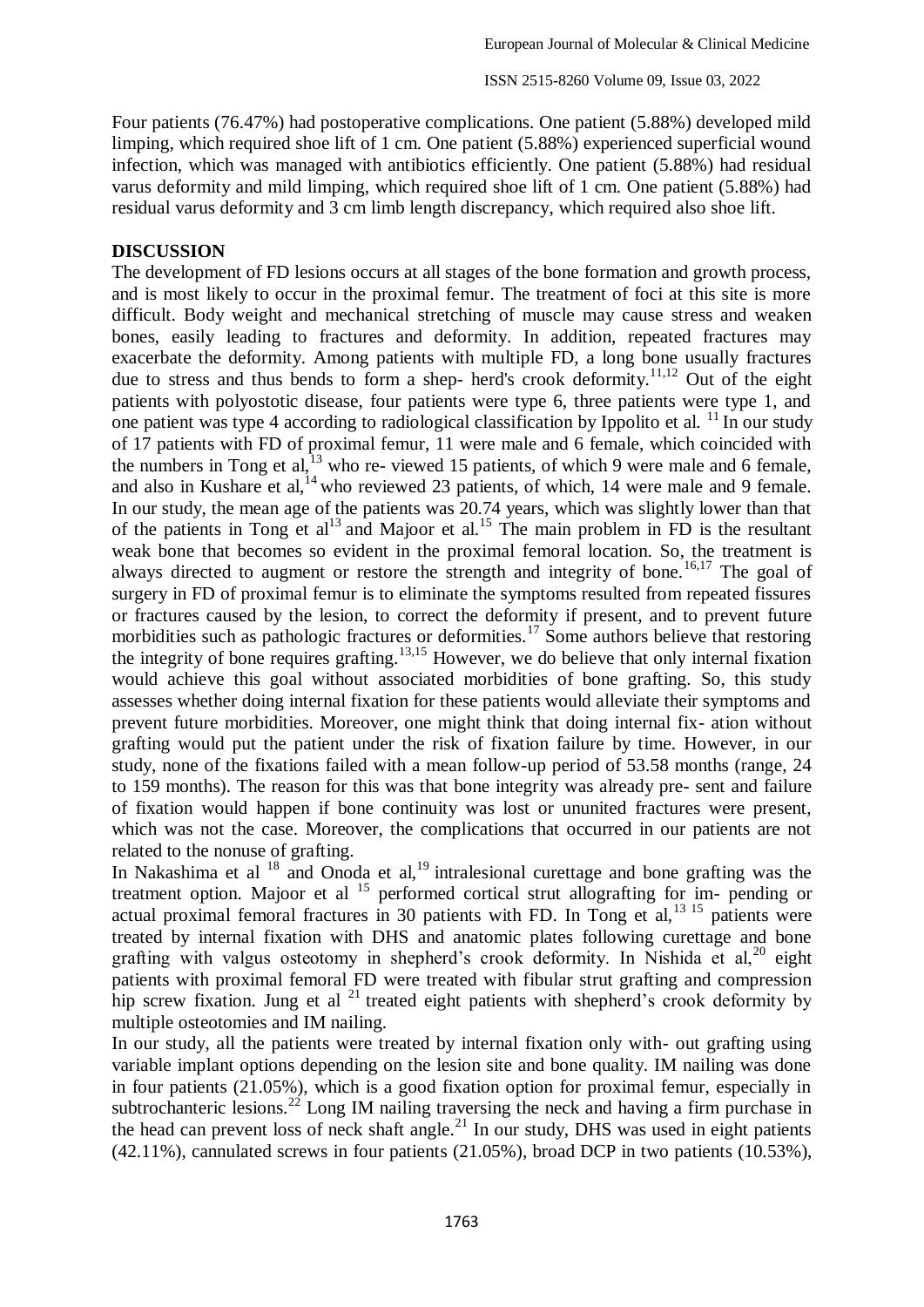and narrow DCP in one patient (5.26%); and valgus osteotomy was performed in two patients with shepherd's crook deformity.

In our study, with the use of internal fixation implants, the mean MSTS score was 27.63 points, which was considered satisfactory. This score was slightly lower than that in Lang et al,  $^{23}$  where the mean MSTS score was 28.42 points. Also, this score was worse than that in Rosario et al, <sup>24</sup> where the mean MSTS score was 29.6 points.

Regarding complications, four patients (21.05%) in our study had postoperative and late complications. One patient had superficial wound infection, which was healed with antibiotics. One patient had mild limping, which required shoe lift of 1 cm. And two patients had residual varus deformity, one of them with 3 cm limb length discrepancy and required also shoe lift. These complications would not be prevented if grafting was used. No internal fixation loosening occurred in any of the patients in our study. Complications in our study were slightly lesser than those in Kushare et al,  $^{14}$  with a complication rate of 21.7%. In Major et al,  $^{15}$  the complication rate was 3.3%, with only one patient having a refracture after surgery, which was treated and healed conservatively. In Rosario et al,  $^{24}$  none of the patients developed complications. In our study, follow-up loss of neck shaft angle did not occur, which was better than O'Sullivan and Zacharin<sup>25</sup> and Jung et al  $^{21}$  who reported loss of neck shaft angle in five and two patients, respectively.

### **CONCLUSION**

We concluded that internal fixation only without grafting has satisfactory functional outcome that alleviates the patient's symptoms, improves the limb function, and prevents future morbidities such as deformities and pathologic fractures.

### **REFERENCES**

- 1. DiCaprio MR and Enneking WF: Fibrous dysplasia. Pathophysiology, evaluation, and treatment. J Bone Joint Surg Am 87: 1848‑1864, 2005.
- 2. Harris WH, Dudley HR Jr and Barry RJ: The natural history of fibrous dysplasia. An orthopaedic, pathological, and roentgeno- graphic study. J Bone Joint Surg Am 44: 207‑ 233, 1962.
- 3. Coley BL: Neoplasms of Bone and Related Conditions: Etiology, Pathogenesis, Diagnosis and Treatment. 2nd edition. Paul B. Hober, Inc., New York, p484, 1960.
- 4. Campanacci M: Bone and Soft Tissue Tumors: Clinical Features, Imaging, Pathology and Treatment. 2nd edition. Springer, New York, pp88‑101, 1999.
- 5. Endres S and Wilke A: Fibrous dysplasia ‑ differential diagnosis of cystic lesions in the proximal femur: a case report. Cases J 2: 26‑30, 2009.
- 6. Stanton RP, Ippolito E, Springfield D, Lindaman L, Wientroub S and Leet A: The surgical management of fibrous dysplasia of bone. Orphanet J Rare Dis 7 (Suppl 1): S1 – S9, 2012.
- 7. DiCaprio MR, Enneking WF (2005) Fibrous dysplasia. Patho- physiology, evaluation, and treatment. J Bone Joint Surg Am 87(8):1848–1864
- 8. Guille JT, Kumar SJ, MacEwen GD (1998) Fibrous dysplasia of the proximal part of the femur. Long-term results of curettage and bone-grafting and mechanical realignment. J Bone Joint Surg Am 80(5):648–658
- 9. Endres S, Wilke A. Fibrous dysplasia -differential diagnosis of cystic lesions in the proximal femur: a case report. Cases J. 20092:26-30.
- 10. Stanton RP, Ippolito E, Springfield D, Lindaman L, Wientroub S, Leet A The surgical management of fibrous dysplasia of bone. Orphanet J Rare Dis. 2012;7(Suppl 1):S1-9.